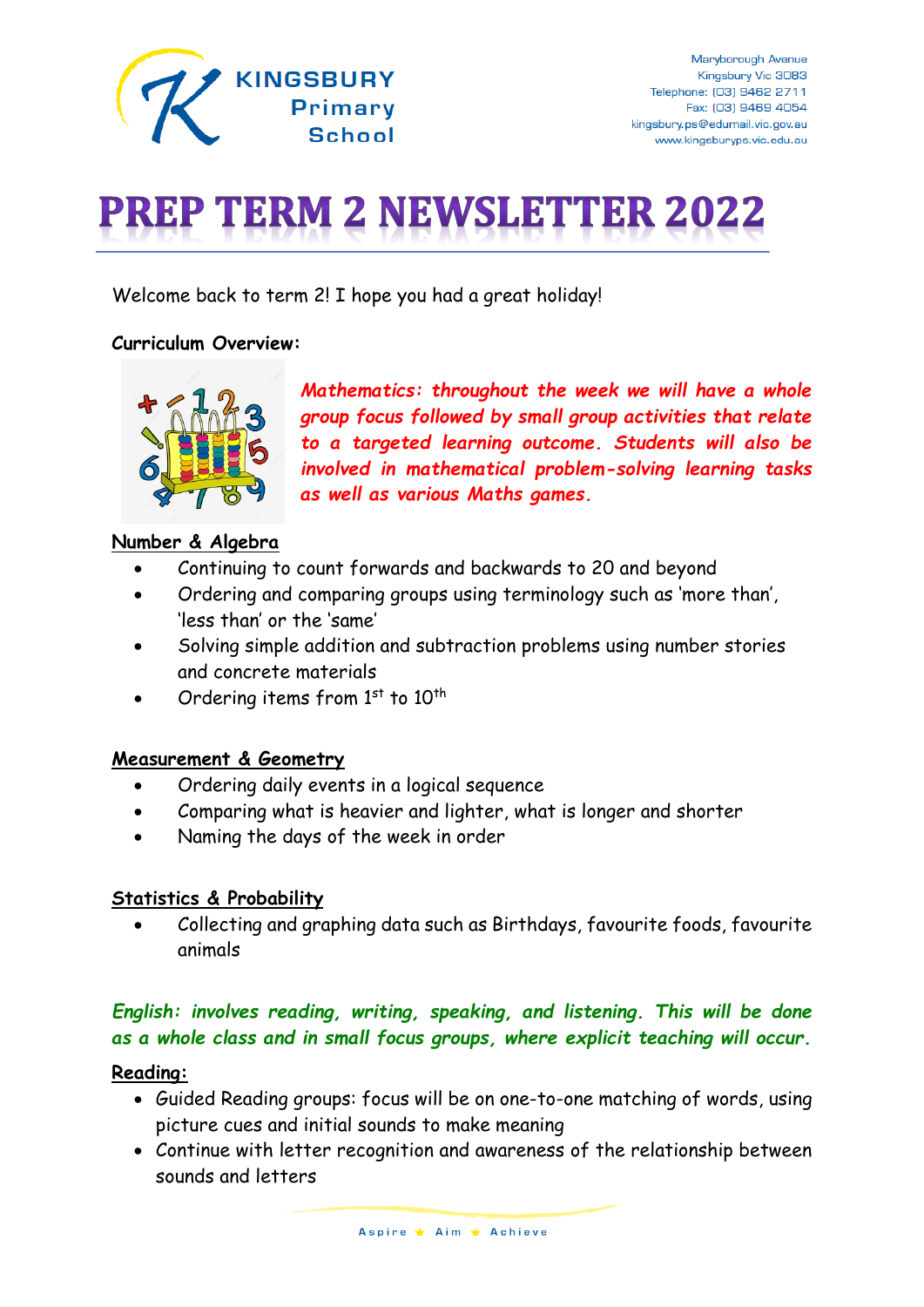- Practise recognising most commonly used words in texts
- Make predictions about events in text from looking at the cover and illustrations

# **Writing:**

- Copying sentences from the board
- Upper- and lower-case letter formation
- Retells of stories they have read, identifying beginnings, middle and endings
- Journal writing with a focus on basic punctuation such as capital letters and full stops

# **Speaking and Listening:**

Students will continue to develop their speaking skills by actively participating in Show and Tell, Listen and Draw or Weekend Share. There will be a focus on speaking using complete sentences and correct tenses.

# **SMART spelling:**

Introduce a "Sentence of the Week." They will practice the letters/sounds and the common words daily. Students will receive the sentence and words to practice at home in their satchels.

# **Home Reading:**

Please do not forget to fill in the Yellow Booklet so that we can celebrate your child's achievement by rewarding them with a sticker and special prize! **Please remember to check and empty your child's satchel each day.**

Home Reading is an important part of developing your child's ability to read. Do not be concerned if you think the home reading book is too easy, your child will be challenged during Reading Groups with harder texts. The aim is to foster a love of reading.

We encourage you to practise the word cards or alphabet cards sent home with your child at least three times a week as these are foundation words for beginner readers.

# *Berry Street/Respectful Relationships*

Students will continue with the Berry Street Education Model by participating in Brain Breaks and Mindfulness/Relaxation.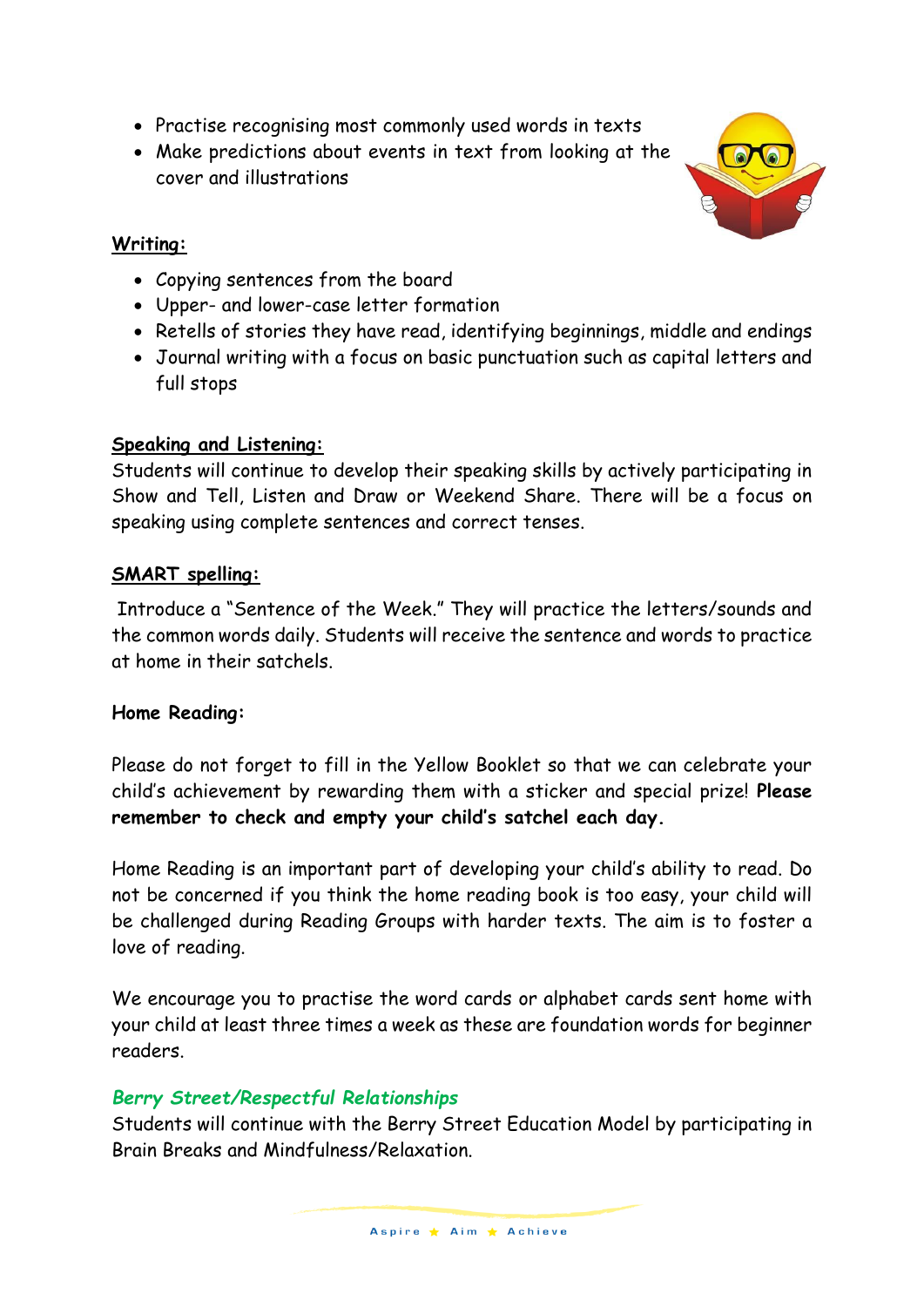Throughout the day, students will be asked to put their name on 'Are you Ready to Learn' faces and they will develop their own Safety Plan (to identify what to do when they are not ready to learn). They will learn new terms such as Growth Mindset (mistakes are okay, intelligence is not fixed and persisting through challenges). Students will be encouraged to set their own personal learning goals and they will be focusing on recognising different types of emotions such as happy, sad, angry, and scared.



#### **Inquiry Learning:** *Five Senses*

Students will participate in guided investigations, including making observations using the senses, to explore and answer questions.

#### *Indonesian with Ibu Jap*

Our units for Term 2 will be about **animals**. Students will learn the names of some Indonesian animals, as well as some Australians animals.

Listening and speaking skills will be the main focus. Students will participate in guided group activities, such as playing games and singing songs. They will also enjoy a big book, Di Kebun Binatang reading.

#### *Physical Education with Mr Millott*

|         | $P-2$                               | Grade 3-6                       |
|---------|-------------------------------------|---------------------------------|
| Weeks   | <b>Fitness Focus</b>                | <b>Fitness Focus</b>            |
| $1 - 5$ | Minor Games that involve chasing    | Interval Training involving     |
|         | and extended periods of running.    | periods of movement, running,   |
|         |                                     | jumping followed by periods of  |
|         | <b>Movement Focus</b>               | rest break.                     |
|         | Using the obstacle course to run    |                                 |
|         | jump and land in sequence.          | <b>Skill Focus</b>              |
|         |                                     | Developing basketball skills of |
|         | <b>Skills Focus</b>                 | dribbling passing and shooting. |
|         | Catching throwing and pat bouncing. |                                 |
|         |                                     | Engage in modified practice     |
|         | Putting together sequences that     | games such as 3 on 3 -          |
|         | move towards formal major game      | continuous movement and end     |
|         | skills.                             | ball.                           |
|         |                                     |                                 |
|         |                                     |                                 |